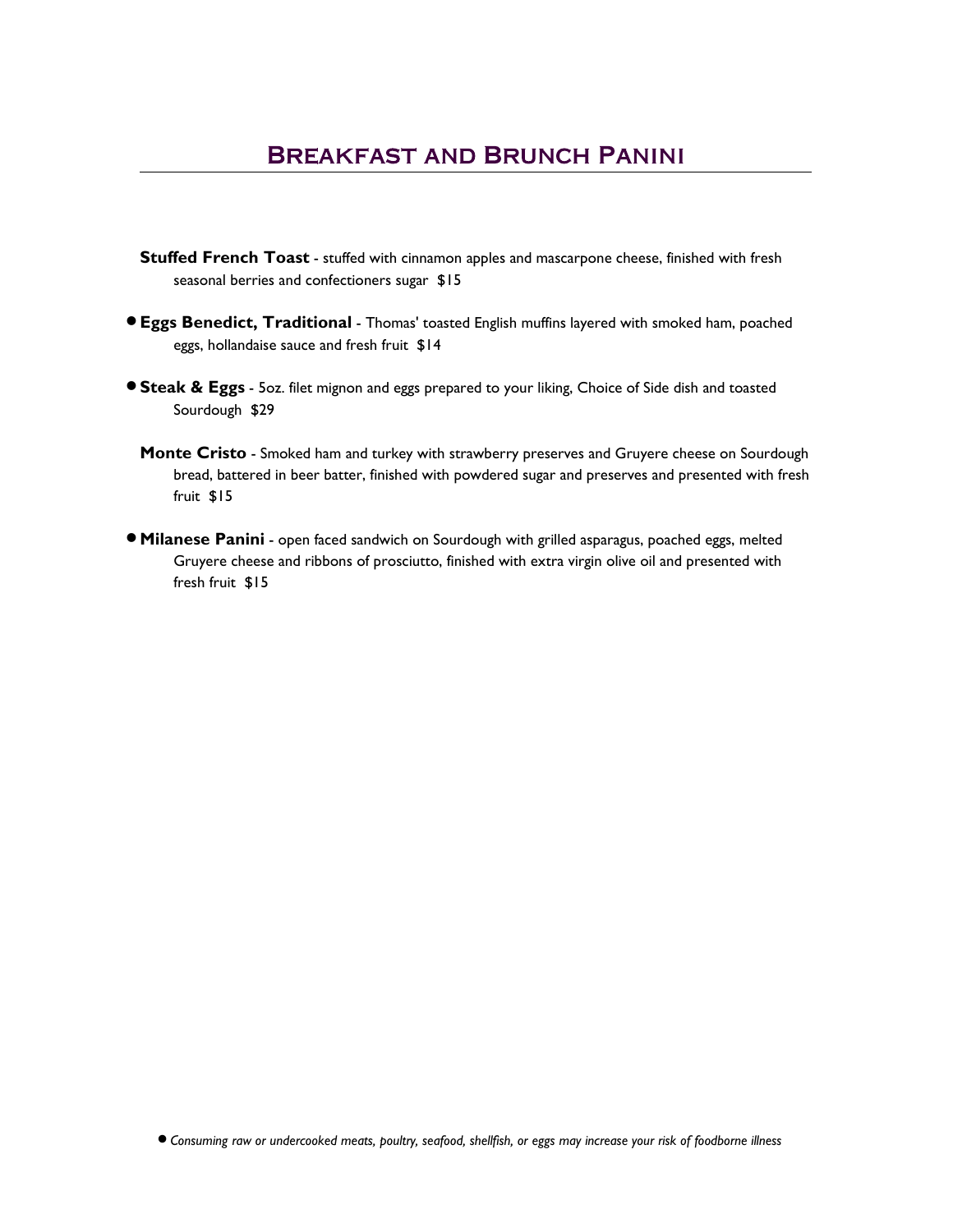- Grilled Cobb Salad grilled chicken breast over mixed field greens with diced bacon, egg, avocado, tomato, and bleu cheese...your choice of dressing \$17
- **Salmon Salad Nicoise** lima beans, french green beans, grape tomatoes, cucumbers, bell peppers, onions, hard boiled egg, basil and anchovy vinaigrette \$19
	- Waldorf Chicken Salad pulled breast of chicken with mayonnaise, apples, grapes, walnuts and shallots, presented over baby greens surrounded with fresh fruits and berries \$17
	- **Boulevard Salad** Black Angus Sirloin Steak sliced over mixed field greens with pine nuts, sun dried tomatoes and crumbled bleu cheese, tossed with balsamic vinaigrette \$21
- **Grilled Caesar** Our Caesar Salad with either grilled chicken breast or salmon \$17
	- **Spring Salad** grilled chicken breast over mixed field greens with Michigan sun dried cherries, sliced Apples and walnuts, tossed with raspberry vinaigrette \$17
	- Caprese Salad Stem Tomato slices layered with sliced fresh mozzarella, fresh leaf basil, imported extra virgin olive oil and Balsamic vinegar \$14
	- French Onion Soup au Gratin baked with provolone cheese \$7

Chicken Pastina - \$5

## **HALF SALAD & BOWL OF SOUP**

Half Cobb Salad - avocado, tomato, egg, bacon, bleu cheese over field greens and bowl of soup \$14

- Half Mediteranean Salad tomatoes, cucumbers, onions, piquante peppers, Kalamata olives, feta and oregano, field greens, with bowl of soup \$14
- **House Salad** fresh greens with tomatoes, cucumbers, croutons, hard boiled egg and cheddar cheese..your choice of dressing and bowl of soup \$13
- Mediterranean Salad grilled chicken breast over tomatoes, cucumbers, onions, piquante peppers, Kalamata olives, feta and oregano, field greens...we suggest oil and vinegar \$17
- Half Caesar house made croutons and freshly grated parmesan, and bowl of soup \$13

...add grilled salmon or chicken to any half salad - an additional \$5

o Consuming raw or undercooked meats, poultry, seafood, shellfish, or eggs may increase your risk of foodborne illness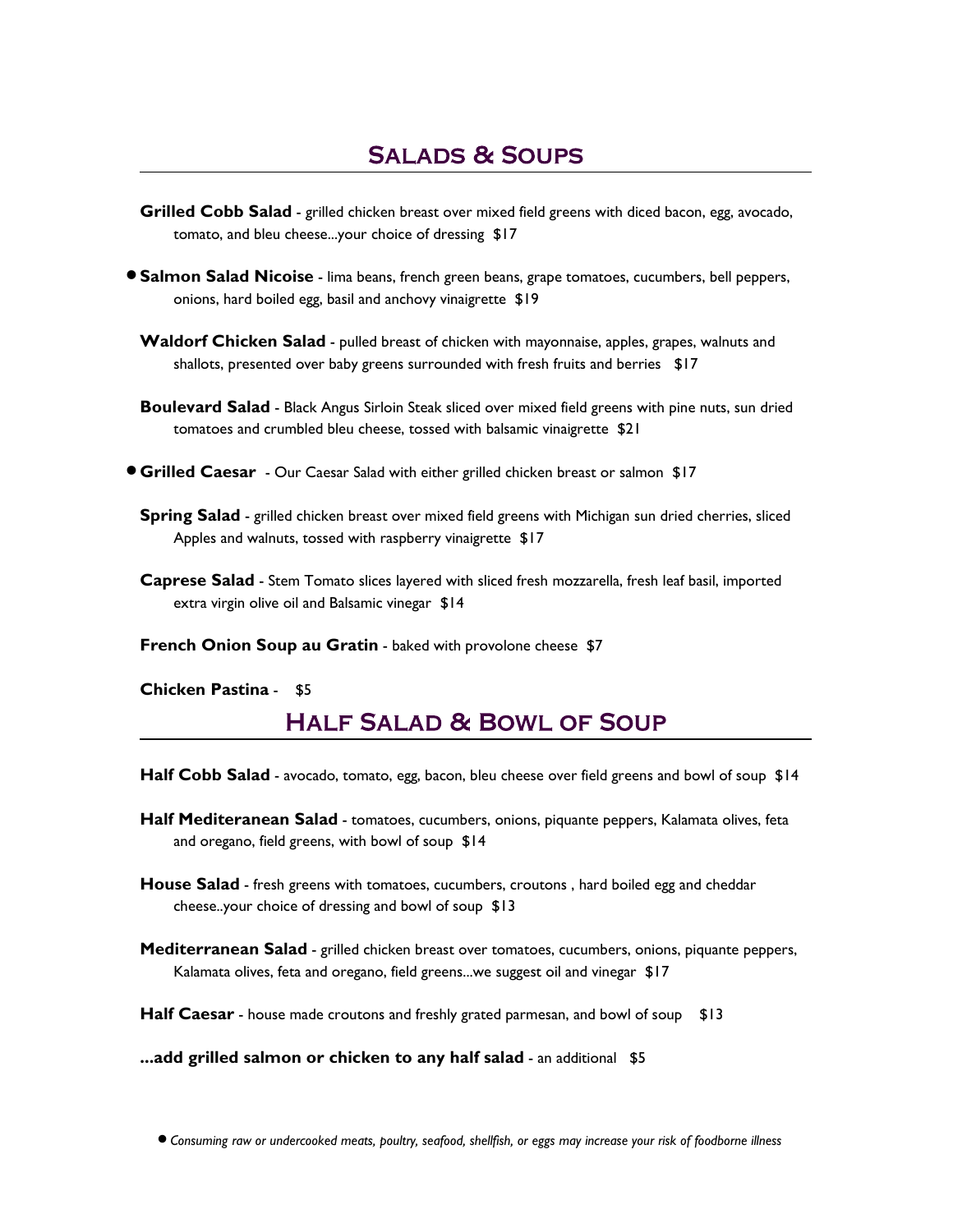# **ENTRÉES**

#### FIRST PRICE IS A LA CARTE; SECOND PRICE IS INCLUSIVE, WHICH INCLUDES A CHOICE OF STANDARD SIDE DISH & CHOICE OF SOUP OR DINNER SALAD

- **4oz Piedmontese Filet** endorsed by the American Heart Association; presented with sautéed shiitake mushrooms au jus 24/\$29
- 5 oz Filet Mignon aged Angus filet, with sautéed button mushrooms and zip sauce 23/\$29

8 oz DETROITER - 80z Top Sirloin, with fried onion ring and zip sauce 17/\$23

Roast Prime Rib of Beef, Director's Cut - 7oz portion of our famous Prime Rib, au jus 22/\$28

Grilled Chicken Breast - Marinated and char grilled 15/\$21

**• Pork Chop** - prepared char grilled or BBQ style 16/\$21

**• Honey Walnut Pork Chop** - finished with honey brandy glaze and chopped walnuts 18/\$23

**Two Piece Fish & Chips** - two pieces of Louis' famous recipe of north Atlantic fresh Cod. Served with Louis' homemade tartar sauce, and fresh lemon (fries come with inclusive price only) 14/\$17

Chicken Parmigiana - with pasta and sauce marinara \$18 a la carte

Stir Fry with Grilled Chicken - served over rice pilaf and finished with teriyaki glaze \$17 a la carte

Steak Tip Stir Fry - served over rice pilaf and finished with teriyaki glaze \$19 a la carte

#### SIDES A LA CARTE

Garlic Yukon Gold Mashed - \$4

Steak Fries - \$4

Creamed Spinach - with sauted shallots, garlic & cream \$6 ala carte... \$3 with Inclusive priced entrée

**Fresh Fruit - \$4** Baked Sweet Potato - with brown sugarcinnamon butter \$4

Rice Pilaf - \$4

**Broccoli** - with hollandaise \$4

Twice Baked Potato - Louis' recipe \$5

Au Gratin Potatoes - sliced potatoes baked with cream & 2 cheeses \$5